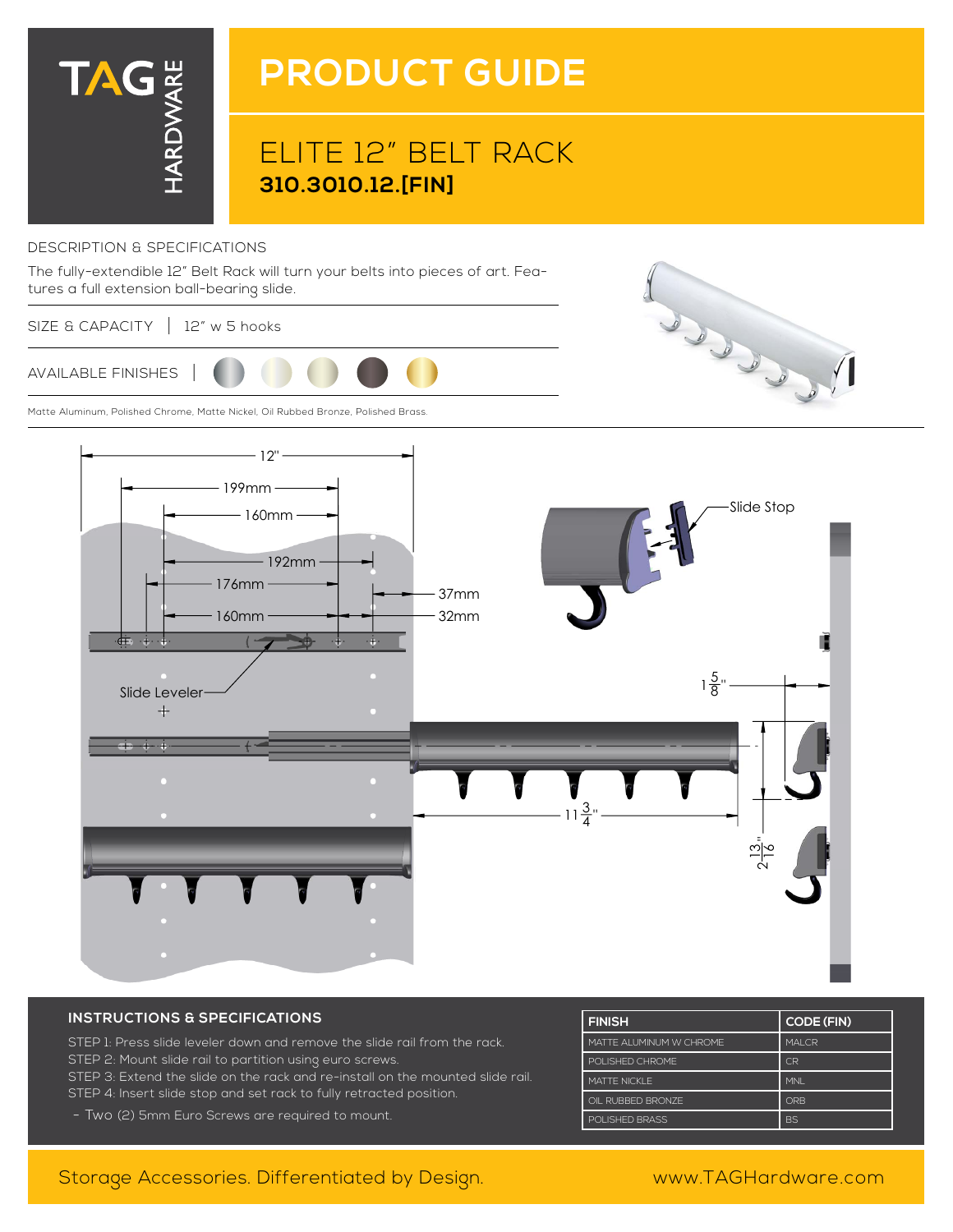

# **PRODUCT GUIDE**

## ELITE 14" BELT RACK **310.3010.14.[FIN]**

#### DESCRIPTION & SPECIFICATIONS



SIZE & CAPACITY | 14" w 6 hooks



Matte Aluminum, Polished Chrome, Matte Nickel, Oil Rubbed Bronze, Polished Brass.



#### **INSTRUCTIONS & SPECIFICATIONS**

- STEP 1: Press slide leveler down and remove the slide rail from the rack. STEP 2: Mount slide rail to partition using euro screws. STEP 3: Extend the slide on the rack and re-install on the mounted slide rail. STEP 4: Insert slide stop and set rack to fully retracted position.
- Two (2) 5mm Euro Screws are required to mount.

| <b>FINISH</b>            | <b>CODE (FIN)</b> |
|--------------------------|-------------------|
| MATTE AI UMINUM W CHROME | MAI CR            |
| POLISHED CHROME          | C <sub>R</sub>    |
| MATTE NICKI F            | <b>MNI</b>        |
| OIL RUBBED BRONZE        | ORB               |
| POLISHED BRASS           | <b>BS</b>         |

### Storage Accessories. Differentiated by Design. www.TAGHardware.com